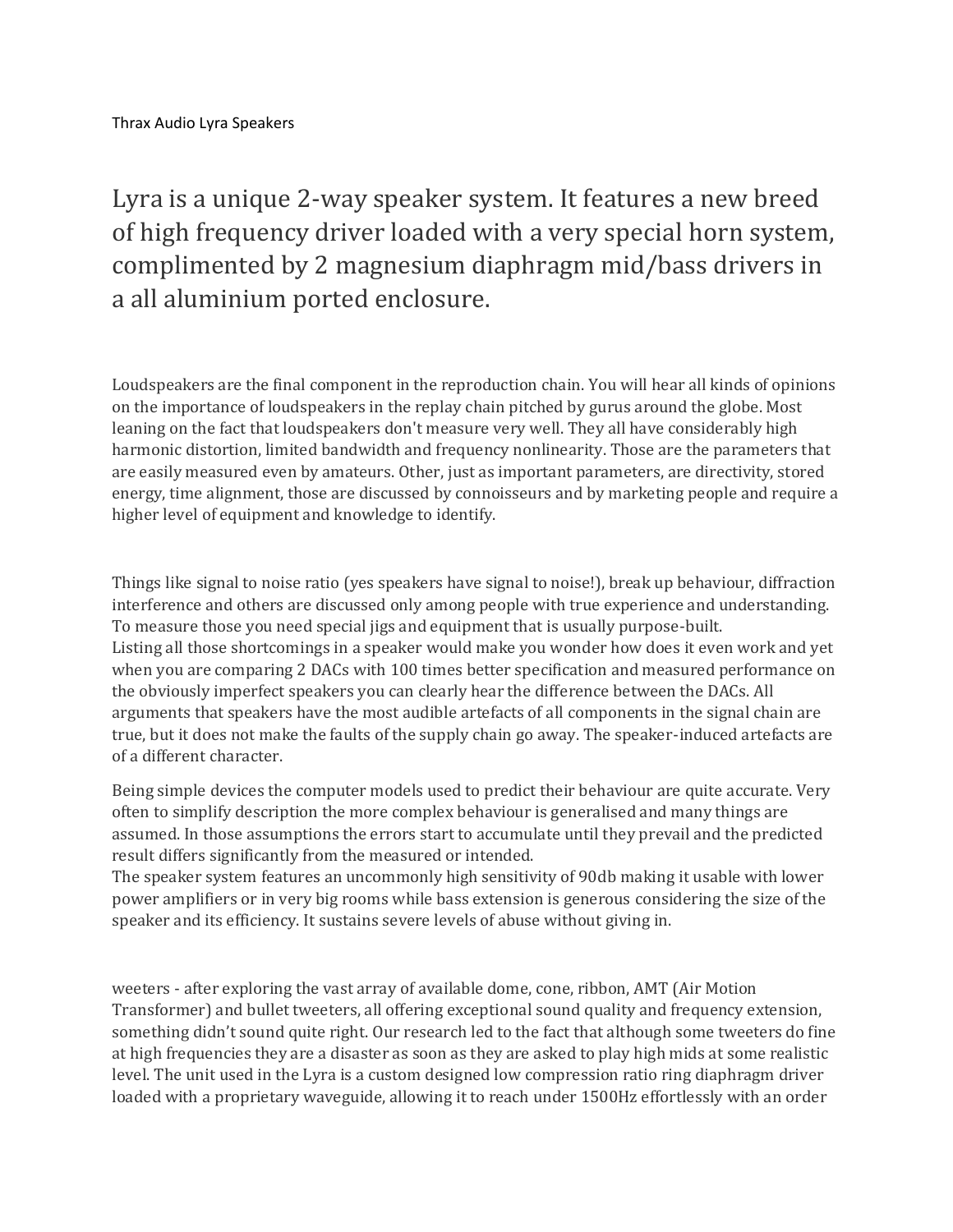of magnitude better performance than industry standard units.

Distortion and intermodulation distortion - conducting a number of tests with industry standard units revealed large amounts of stored energy and high levels of intermodulation distortion in most of them. They don't cut off when the signal is removed and produce out of band artefacts that are clearly audible. Our implementation is fast and loud with practically no IMD.

Filter slopes - very steep filters are needed to prevent mid frequencies reaching the tweeters. (forget about 6db filters). Unfortunately in physics this translates to large phase shifts and group delay. So solving one problem creates another one. We circumvent all those issues by using radical and different tools. Horn loading creates an acoustic high pass filter that rolls off the tweeter. The slope needed is achieved with an additional first order filter equalizing the tweeter response and preventing any midrange interference.

To preserve midrange purity - having selected the lowest distortion and stored energy drivers for the bass/midrange built with magnesium diaphragms created a problem on the other end.

Playing high frequency signals would excite a resonance of the metal diaphragm confirming once more the need for very steep filter to isolate the driver from that frequency range. To match this we use a trick from the heterodyne based receivers to create a notch filter for the bass/ mid unit killing the resonance of the magnesium membrane. This results in one of the cleanest midrange performances you can hear at any price.

Dynamic compression - is an often overlooked artefact in many speakers. Voice coil heating being the primary cause of it. Having an ultra high sensitivity horn driver (108db/watt) means no electrical power ever heats the tweeter so transients and bursts are crisp and clean, but to complement this the metal diaphragms of the bass/mid drivers aid the cooling of their voice coils adding to the effect of unrestricted dynamic contrasts.

Directivity - of a speaker defines the spectrum of the reflected energy in the room and the interference pattern of the drivers. Here we have optimised the tweeter directivity to complement the radiating pattern of the bass/mid drivers creating a smooth overall response for natural decay and reflection spectra.

Enclosure resonances - a full metal enclosure with one piece front baffle prevents any vibrations of the cabinet around the drivers aiding in the holographic imaging.

Bass extension and group delay - the dual driver ported configuration provides ample low frequency extension to below 35Hz in room and very low group delay to about 50Hz making instruments sound solid and full-bodied.

Filter components are mounted in a potted enclosure preventing any vibration and interference between them, using a foil wound inductor and polypropylene capacitors of the highest quality.

The filters are constructed with resonance-free foil wound inductors and premium Polypropylene capacitors. The all aluminium body is internally damped for any internal vibration and resonance, tastefully styled as a part of the Thrax family of products. So building a speaker system as a showcase for this technology seemed to be the logical next step. Beware what you hear might change your views on speakers!